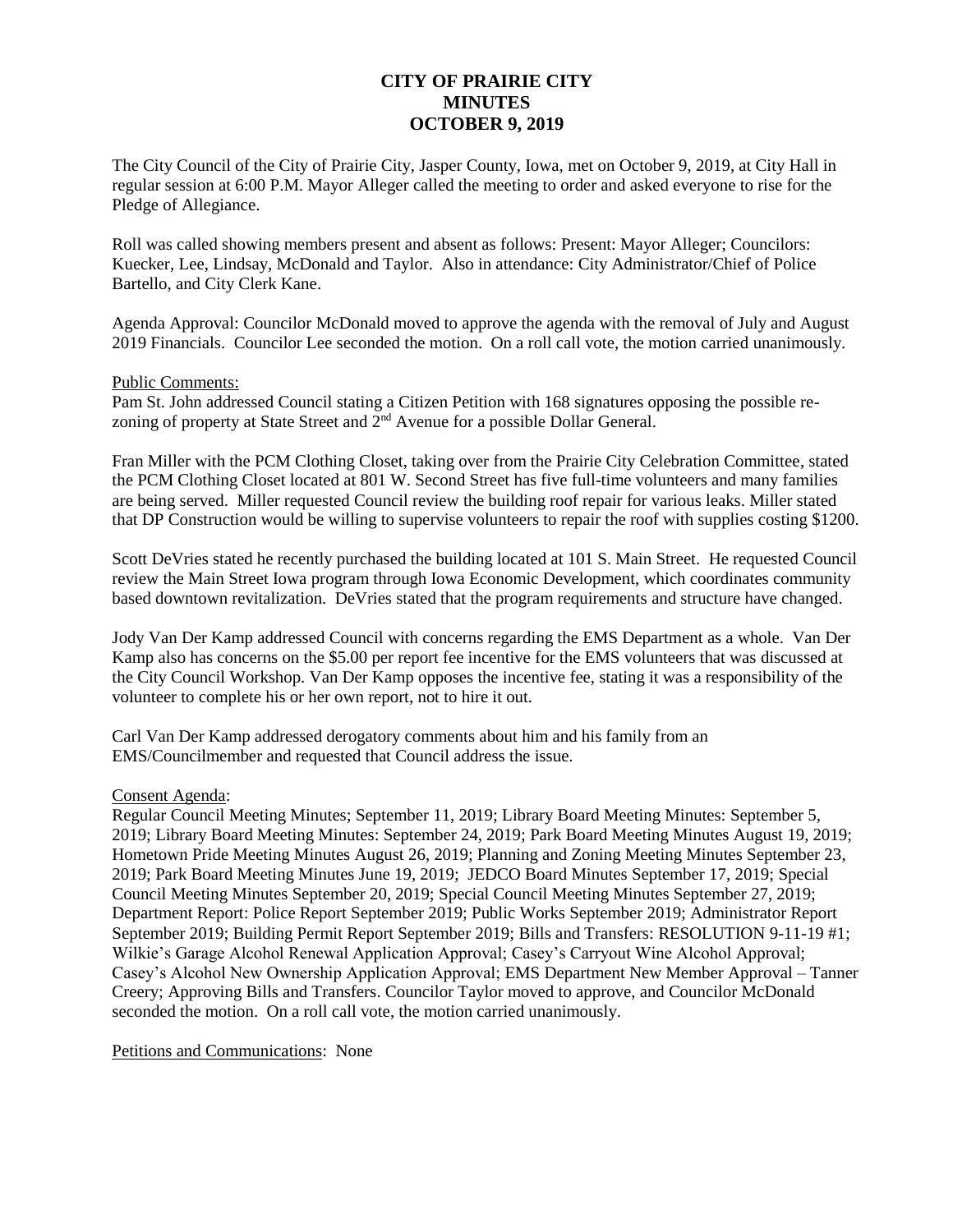## **MINUTES October 9, 2019 Page 2**

Introduction and Adoption of Ordinances, Resolution, Public Hearings:

RESOLUTION 10-9-2019 #2: Mayor Alleger addressed Council setting the date for the October Council Workshop for Wednesday, November 6, 2019, at 6:00 P.M. Councilor Kuecker moved to approve, and Councilor Taylor seconded the motion. On a roll call vote, the motion carried unanimously.

RESOLUTION 10-9-2019 #3: Mayor Alleger addressed Council setting the date for the October Council Meeting for Wednesday, November 13, 2019, at 6:00 P.M. Councilor Kuecker moved to approve, and Councilor Taylor seconded the motion. On a roll call vote, the motion carried unanimously.

6:38 PM. Public hearing - Mayor Alleger opened the public hearing for disposal of City interest in Real Estate located at Gary Johnson requested additional information on the location of the property being sold. 6:42 P.M. Public Hearing was closed.

6:44 PM. Councilor Mc Donald moved to approve a Closed Session, and Councilor Lindsay seconded the motion. On a roll call vote, the motion carried unanimously.

7:17 P.M. Councilor Kuecker moved to approve a Closed Session, and Councilor Taylor seconded the motion. On a roll call vote, the motion carried unanimously.

RESOLUTION 10-9-2019 #4: Councilor Mc Donald moved to approve the cash offer for parcel No. 1602235009 from Joe Lyman and instruct City Staff and City Attorney Judisch to prepare closing documents. Councilor Kuecker seconded the motion. On a roll call vote, the motion carried unanimously.

Councilor Kuecker moved to approve, and Councilor Taylor seconded the motion. On a roll call vote, the motion carried unanimously.

RESOLUTION 10-9-2019 #5. Setting a Public Hearing for Ordinance NO. 369 Amending City Code Chapter 170 for Subdivision Regulations on November 13, 2019, at 6:00 P.M. at City Hall. Councilor McDonald moved to approve, and Councilor Lindsay seconded the motion. On a roll call vote, the motion carried unanimously.

7:20 P.M. Public Hearing - Mayor Alleger opened the public hearing regarding allowing Golf Carts Ordinance 370, allowing Golf Carts on public streets. 7:21 P.M. Public Hearing was closed.

Ordinance NO. 370 Golf Carts. Councilor Mc Donald moved to approve the 1<sup>st</sup> Reading, and Councilor Lindsay seconded the motion. On a roll call vote, the motion carried unanimously.

Councilor Lee moved to waive the 2<sup>nd</sup> and 3<sup>rd</sup> Reading of Ordinance No. 370. No second.

RESOLUTION 10-9-2019 #6 Authorizing the Mayor to sign a Memorandum of Understanding with Simmering- Cory, Inc. for the Administration of the Community Development Betterment Grant (CDBG) with the Iowa Department of Economic Development. Councilor Kuecker moved to approve, and Councilor Taylor seconded the motion. On a roll call vote, the motion carried unanimously.

RESOLUTION 10-9-2019 #7 Accepting the proposal from MSA Professionals for design services for the drinking water system improvement project – Phase One for the total of \$106,000. Councilor Taylor moved to approve, and Councilor McDonald seconded the motion. On a roll call vote, the motion carried unanimously.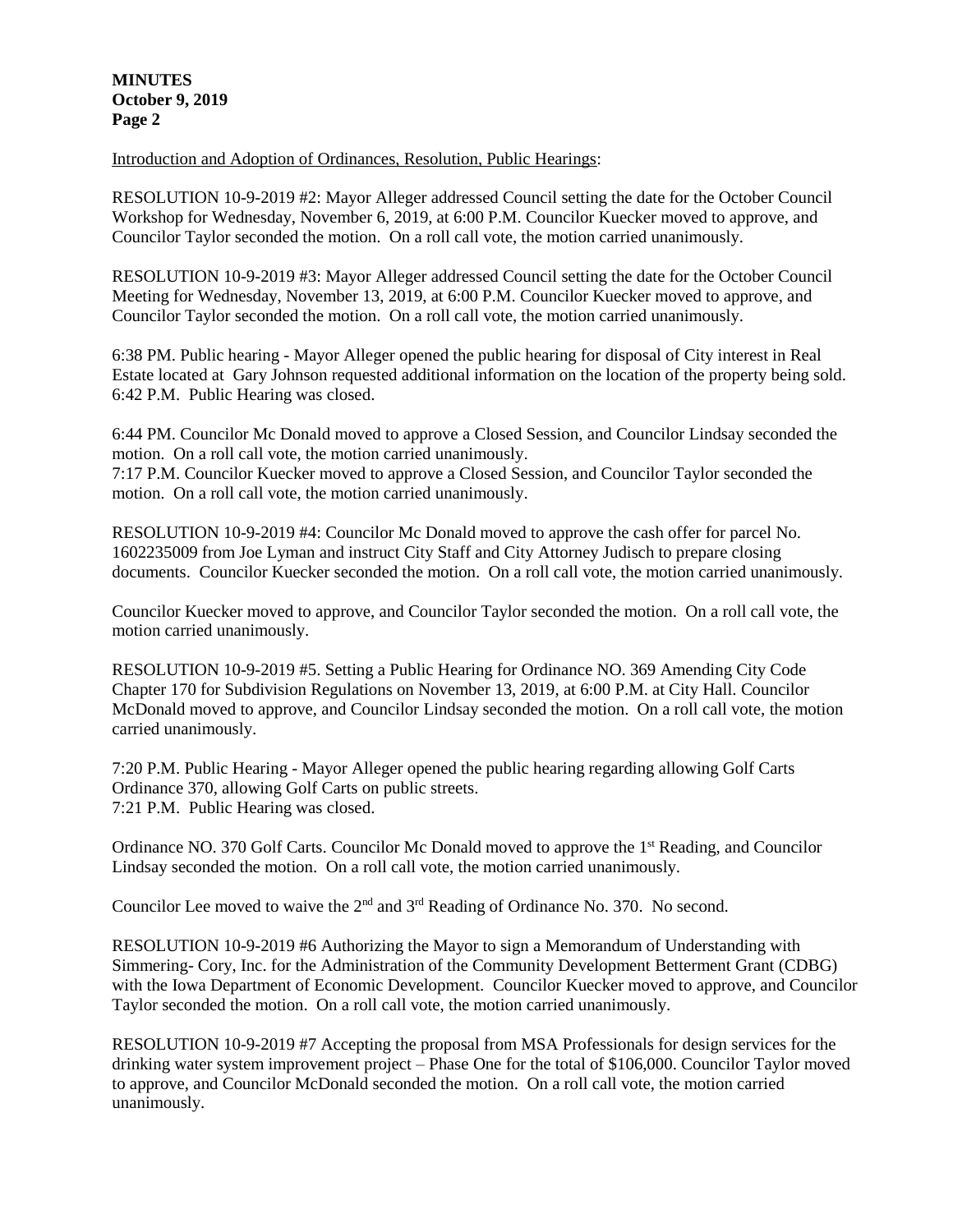## **MINUTES October 9, 2019 Page 3**

RESOLUTION 10-9-2019 #8 Councilor Lindsay moved to set a Public Hearing for Wednesday, November 13, 2019, at 6:00 P.M. for allowing chickens to be kept within City limits. Councilor Kuecker seconded the motion. On a roll call vote, the motion carried unanimously.

## Old Business:

Joe Bartello, City Administrator/Chief of Police, provided an update on MSA Professional Projects.

Joe Bartello, City Administrator/Chief of Police, provided Council with the Simmering-Cory, Inc. Phase One Proposal for Low and Moderate Income (LMI) study survey and CDBG Grant Application. The CDBG Grant application fee in the amount of \$1,000 and the LMI study survey approximately \$2000 - \$3500. After discussion, Councilor Taylor moved to approve the verbal commitment of consent, and Councilor McDonald seconded the motion. On a roll call vote, the motion carried unanimously.

Joe Bartello, City Administrator/Chief of Police, addressed Council regarding the EMS Director Staff Position and Job Posting for Cody Wenthe who will be exiting the position in December 2019. Councilor Taylor stated she appreciated the EMS crew for the volunteer service. After discussion, Councilor McDonald moved to approve a part-time volunteer EMS Director, and Councilor Lindsay seconded the motion. On a roll call vote, the motion carried 4 yes (Lindsay, Taylor, Mc Donald, Kuecker), 1 no (Lee). The motion passed.

Councilor Kuecker moved to post the part-time volunteer EMS Director position until November 1, 2019, at 4:30 P.M., and Councilor Lindsay seconded the motion.

#### New Business:

Joe Bartello, City Administrator/Chief of Police, informed Council that several businesses were interested in the State funded local Catalyst Grant Program. Pre-applications are due to the Iowa Economic Development Program on January 31, 2020. After discussion, Councilor McDonald moved to approve a Request for Proposal (RFP) be received by qualified businesses by Thursday, November 7, 2019, at 4:30 P.M. Councilor Kuecker seconded the motion. On a roll call vote, the motion carried unanimously.

Joe Bartello, City Administrator/Chief of Police, led the discussion on additional Public Works part-time seasonal work. After discussion, Councilor Taylor moved to approve posting two open positions for parttime seasonal at \$12.00 per hour on 20 hours per week. Councilor McDonald seconded the motion. On a roll call vote, the motion carried unanimously.

After discussion, Councilor Taylor moved to approve job applications for the Public Works part-time seasonal work, which will be due by Friday, October 18, 2019, at 4:30 P.M. Councilor McDonald seconded the motion. On a roll call vote, the motion carried unanimously.

Joe Bartello, City Administrator/Chief of Police provided Council with the request from the PCBA Trunk or Treat parking closure request. The PCBA requesting the parking on Main Street along the west side of Garden Square Park starting at noon on Thursday, October 31, 2019. Councilor Kuecker moved to approve, and Councilor McDonald seconded the motion. On a roll call vote, the motion carried unanimously.

Joe Bartello, City Administrator/Chief of Police, provided information on the EMS/EMT and driver pay rates. Bartello stated that the increase from \$10.00 to \$15.00 for drivers, and \$15.00 to \$20.00 per EMS/EMT run was in the 2019-2020 EMS budget. Councilor Mc Donald moved to approve, and Councilor Lindsay seconded the motion. On a roll call vote, the motion carried unanimously.

Mayor Alleger presented Council with the proposed \$5.00 per call for EMT completing EMS Run Reports. Councilor Lee made a motion to approve. No second. No action.